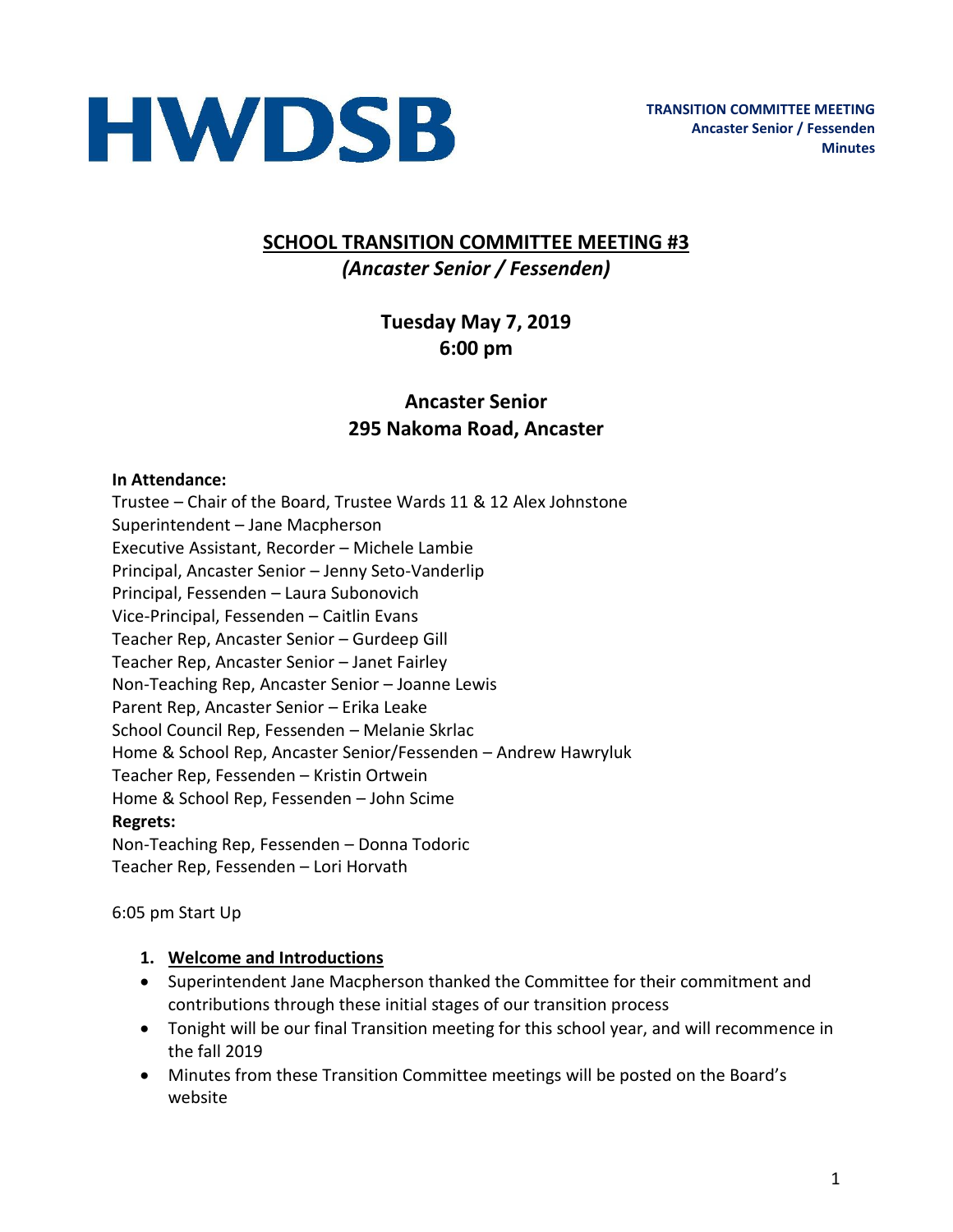## **HWDSB**

#### **2. School Closing and Celebration dates**

Principals confirmed School Closing and Celebration dates with the Committee:

- Ancaster Senior Closing Ceremony on June  $6<sup>th</sup>$  at 9:00 am
- Ancaster Senior Open House/Closing Celebration on May  $8^{th}$  at 5:30 pm 7:30 pm (Open House/Closing Celebration)
- Fessenden Closing Ceremony on June  $18<sup>th</sup>$  at 9:00 am and 9:45 am
- $\triangleright$  Fessenden Closing Celebration on June 21 at 4:30 pm 8:00 pm

#### **3. Topics of discussion brought forward by Transition Committee:**

#### **Assemblies**

- $\triangleright$  Committee suggestion for big assemblies (key times of the year) to include both Ancaster Senior and Fessenden; however smaller assemblies (monthly assemblies, age appropriate) be separate
- $\triangleright$  Consideration required on incorporating FDK students in the primary assemblies and activities; implementing safe practices for FDK's walking to the different campuses for assemblies/activities (Terry Fox Run; Eco Clean Up)
- $\triangleright$  Consideration required for Gym capacity, as may not be conducive to holding over 850 students and therefore will require purposeful planning for events

#### **Communication – website; newsletters**

- Ancaster Senior's experience has determined that newsletters are not an effective communication tool, as students typically don't take them home
- $\triangleright$  Most parents are on social media and are receptive to receiving communication this way
- $\triangleright$  Posting to the website allows for timely information, as opposed to the delay of newsletters arriving home via backpack
- $\triangleright$  Ancaster Senior has a school calendar that is posted online under 'Events' for the whole school year and is updated on a regular basis
- $\triangleright$  Fessenden currently uses the following communication tools: posting information on school website; staff use various methods to interact with parents such as 'See Saw' and 'Look Ahead'
- $\triangleright$  New Principal will make operational decisions on school communication, based on the information and effective practices shared by both school communities

#### **Managing student cell phones in school - procedure**

 $\triangleright$  Defined cell phone procedures in schools are critical in ensuring student safety in the prevention of negative social media issues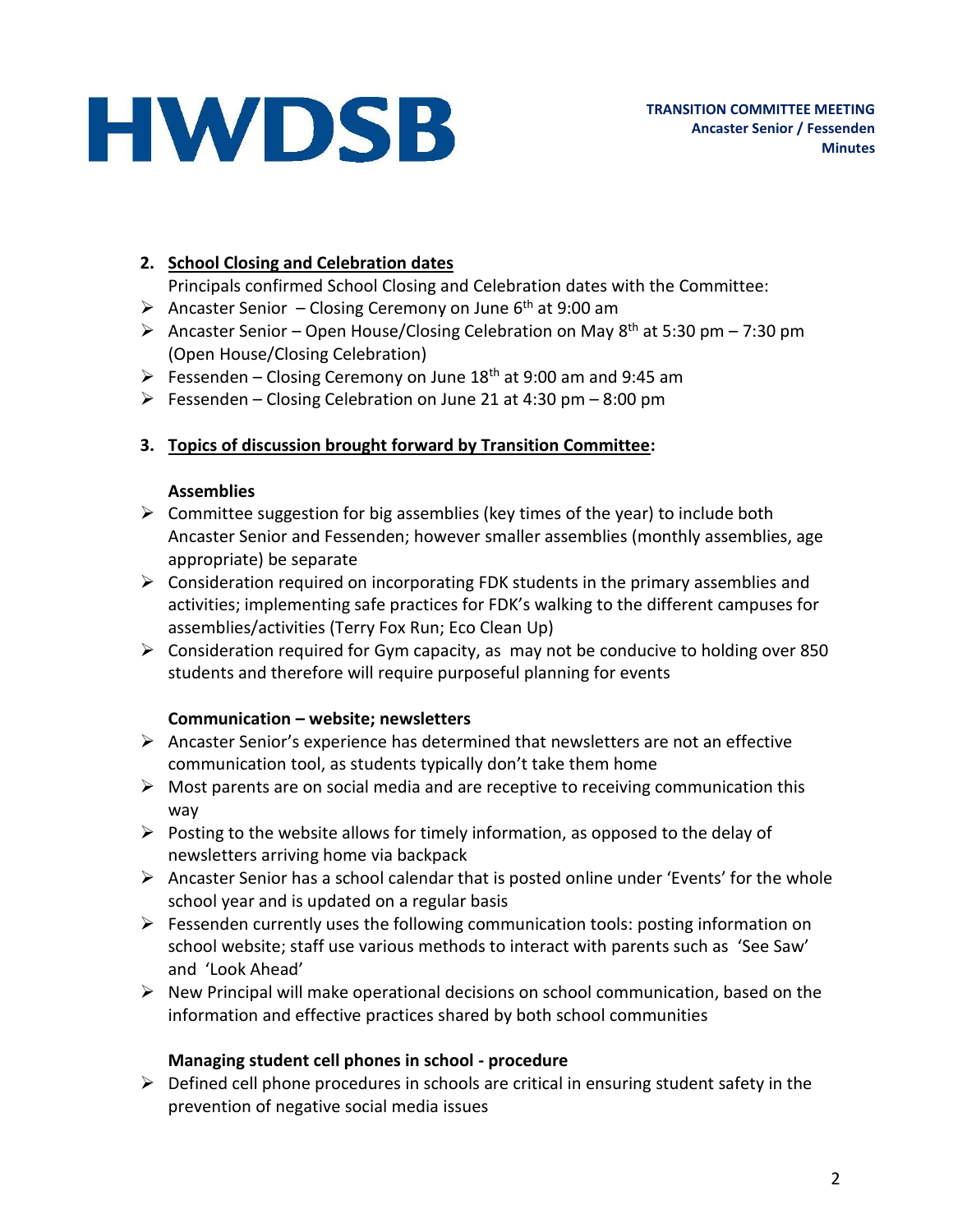# **HWDSB**

- $\triangleright$  Ancaster Senior students are required to have cell phones in their lockers from the start to end of the day. There is a 40 minute time period where they are permitted to have their phones mid-day. There are times when teachers allow students to use cell phones for instructional purposes only
- $\triangleright$  Fessenden worked through School Council to establish a cell phone policy: there is no cell phone usage unless permitted by the teacher for instructional purposes; cell phones are not permitted on the school yard; students are given passes that allows them to go to a determined space (office) to connect with parents on cell phone if needed; students and families have been very respectful of this procedure
- $\triangleright$  Chair/Trustee Alex Johnstone informed the Committee that there is a new provincial directive that cell phones will be banned from schools in September except for instructional purposes – currently awaiting formal policy

#### **Update on renovation plans for parking lot**

- $\triangleright$  Currently, there are active planning parking lot discussions underway
- $\triangleright$  Parents have safety concerns with buses lining up onto the adjoining roads; cars parked on both sides of the road as parents drop off their children
- $\triangleright$  A resolution to the parking safety issues are not dependent on the City, but rather planning discussions with the Board. There will be communication prior to the end of the school year
- $\triangleright$  Snow plowing that takes away parking spots, and this will be addressed by the Principal meeting with the Area Supervisor in the Fall, to include creating a map to plan adequate snowplowing procedures

#### **Ancaster Senior Theatre Show**

- $\triangleright$  Traditionally this takes place once every (3) years and is run by a teacher at Ancaster Senior school
- $\triangleright$  Discussions to take place to determine if this show could include the younger students. *A take-away item for the fall*

#### **Bell Time: 8:25 am – 2:45 pm**

 $\triangleright$  This is Fessenden's current bell time that has been set based on transportation

#### **School Council**

- This will be constituted according to Council Policy/Procedure
- $\triangleright$  The initial meeting will take place over the first 30 days
- $\triangleright$  Principals will connect the two Council Chairs together prior to the end of the school year, including on setting a date for the first Council meeting
- $\triangleright$  A new constitution will be developed next year